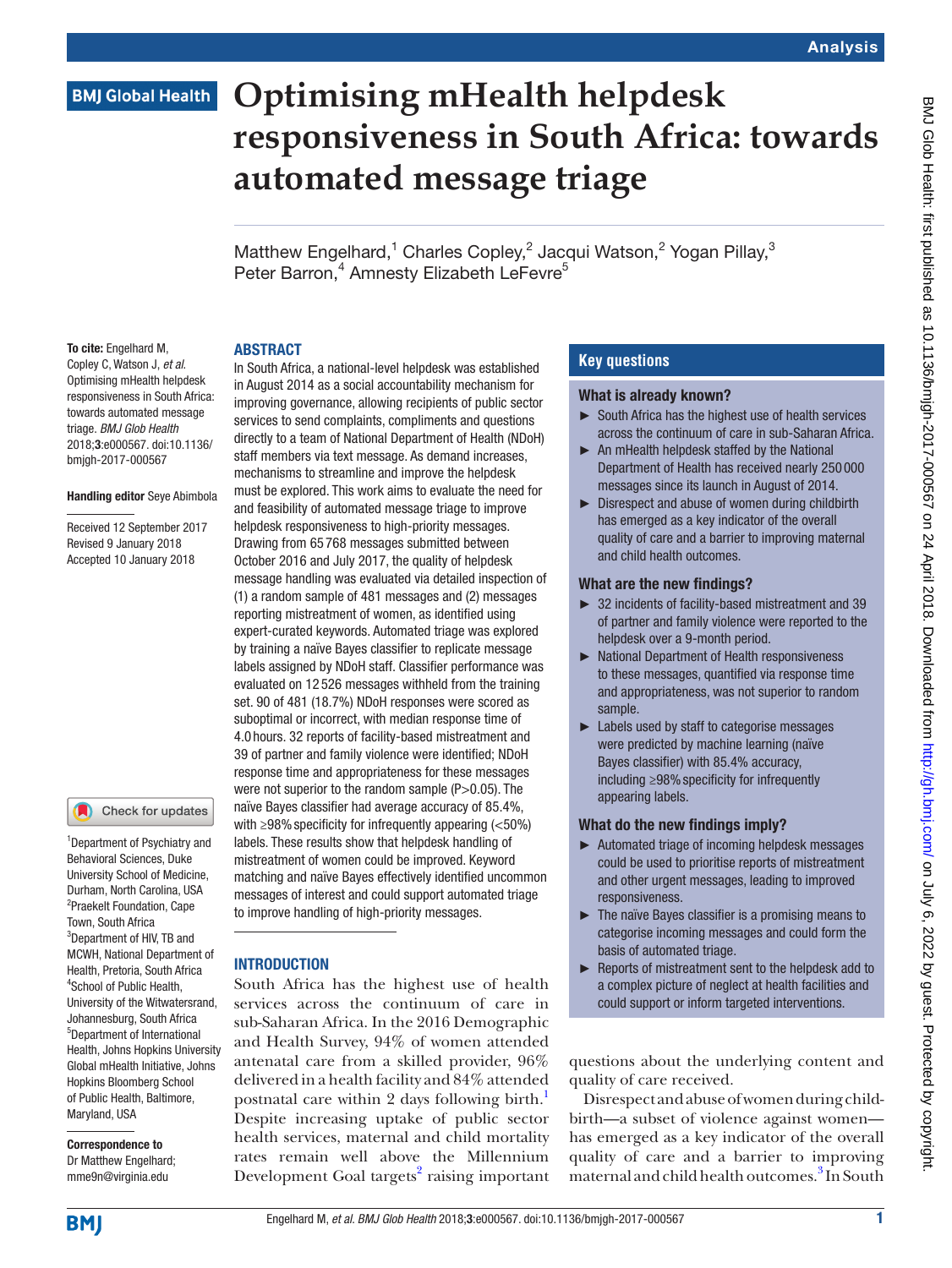

<span id="page-1-0"></span>Figure 1 Distribution of helpdesk response times between responses scored as optimal, suboptimal and incorrect.

Africa, the importance of provider–patient relationships first gained traction over two decades ago with the 1998 publication of a qualitative study led by Dr Rachel Jewkes and colleagues, exploring the question of "why do nurses abuse patients?".<sup>4</sup> Through interviews with patients and staff, a complex picture of clinical neglect, verbal and physical abuse emerged, which suggested that mistreatment of women during childbirth had become common-place in South Africa.<sup>[4](#page-8-3)</sup> Subsequent studies reinforce these findings, attributing mistreatment, in part, to a lack of accountability and action on the part of managers. $356$ 

In August of 2014, the National Department of Health (NDoH) launched the helpdesk as a social accountability mechanism for improving governance, allowing recipients of public sector services to hold providers and the NDoH accountable for the content and quality of care provided. Any individual attending public health facilities in South Africa can SMS (short message service) the helpdesk with complaints, compliments or questions. Importantly, the helpdesk is tied to MomConnect, a maternal messaging platform designed to support pregnancy and motherhood, leading to improved outcomes for South African women and their children.<sup>7</sup> Thus, in addition to its broader functionality, the helpdesk is used by MomConnect users to opt out of messages or communicate important updates, such as the birth of a baby.

All incoming messages are sent directly to the NDoH, where the helpdesk, staffed by nurses, is physically located. Helpdesk messages are labelled and assigned to one of four full-time personnel for handling. Based on their content, responses to questions use one of 114 custom responses derived from frequently asked questions. In the event that none of the custom responses are appropriate, the woman is given a customised response, which often includes referral to her health facility. Processes for responding to complaints follow a lengthier process, which typically includes a response from the helpdesk to provincial representatives who then follow up on a caseby-case basis with district and facility authorities.

Since its launch in August of 2014, the helpdesk has received nearly 250 000 messages.<sup>[7](#page-8-4)</sup> However, little is known about the use of the helpdesk for reporting instances of violence against women, including mistreatment during pregnancy or childbirth. Understanding user engagement, coupled with the timeliness and appropriateness of the helpdesk's response, to reported instances of violence that require an urgent or escalated response is vital for ensuring that it is responsive to population needs. At present, the management of messages has largely been manual, necessitating a gradual increase in the centrallevel personnel required to manage responses. As the helpdesk continues to expand its user base and move into new programme areas, efforts are needed to optimise response times and content and also to accommodate increases in message volume without overburdening the support staff. Where the prior paper in this series sought to describe user engagement with the helpdesk (ref series paper 5 on helpdesk), this paper outlines early efforts to understand and potentially enhance helpdesk performance through automated message triage using the handling of messages on mistreatment of women as a case study.

We begin by characterising the helpdesk response to incoming messages, with a focus on potential areas of improvement. Then, we explore the feasibility of an automated triage system, one which would sort and prioritise incoming messages, as a possible *mechanism* of improvement. Message handling is assessed in terms of response quality and timeliness among (1) a random sample of messages and (2) messages relating to mistreatment of women, as identified via expert-defined keywords. While all messages would ideally receive a prompt and appropriate response, the mistreatment of women is a high-importance topic warranting prioritisation should a triage system be implemented. After determining whether mistreatment can be identified by keyword, we further explore automated triage by training a naïve Bayes classifier to assign the message labels already used by NDoH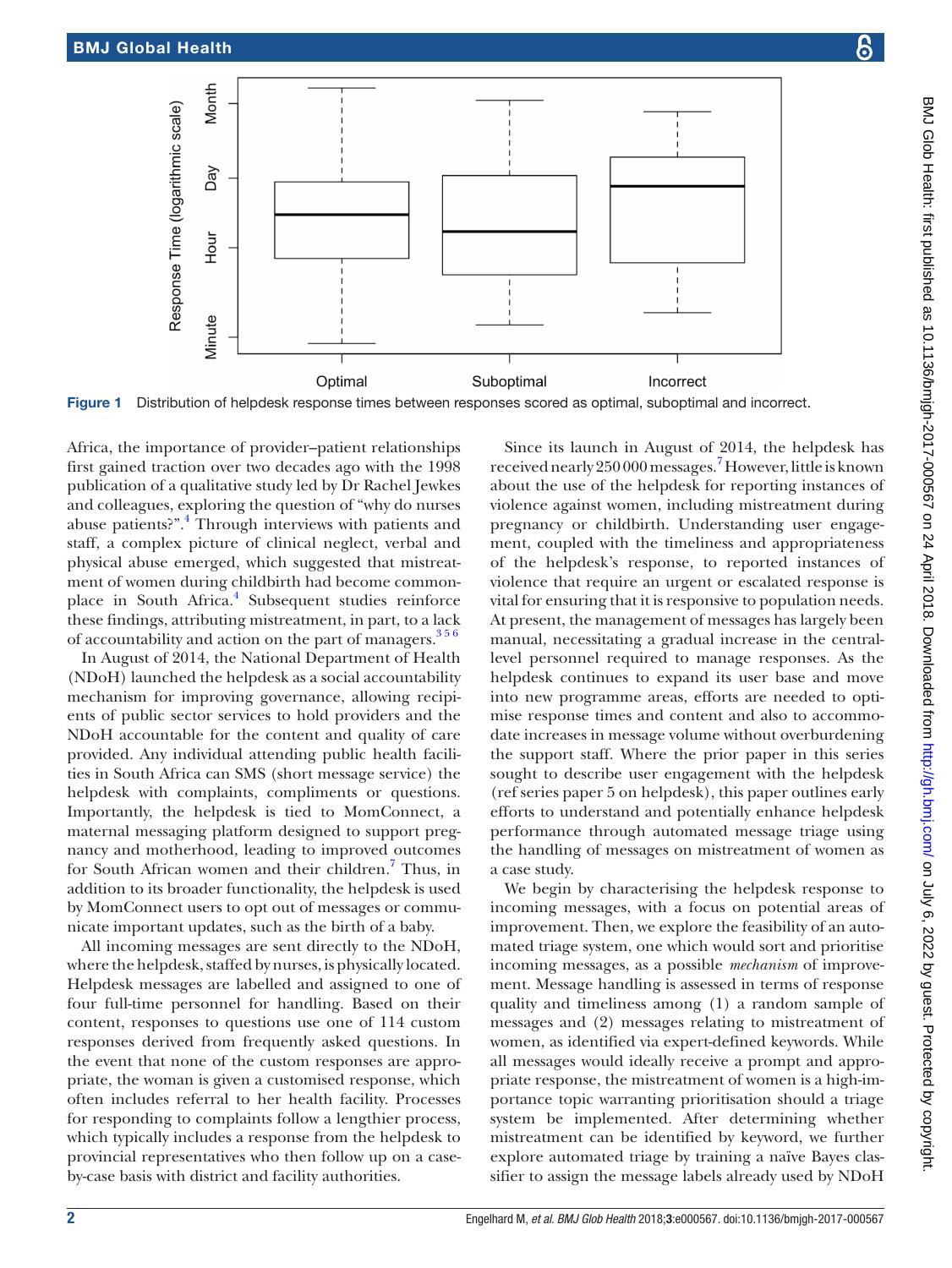<span id="page-2-0"></span>

|              | <b>Table 1</b> Keywords used to identify typologies of |  |
|--------------|--------------------------------------------------------|--|
| mistreatment |                                                        |  |

| Typology of<br>mistreatment                 | <b>Keywords</b>                               |
|---------------------------------------------|-----------------------------------------------|
| Verbal abuse                                | shout, scream, yell, insult                   |
| Physical abuse                              | hit, beat, slap, push, pinch, grab            |
| Violations of<br>confidentiality or privacy | confidential, private, secret                 |
| Discrimination                              | discriminate, deny, refuse, racist,<br>sexist |
| <b>Politeness</b>                           | rude, mean, angry, abrupt,<br>hostile         |
| Abandonment                                 | attend, abandon, alone, myself                |
| Autonomy                                    | permission, touch, consent,<br>scare          |
| Birth companion                             | companion, visitor, parent, friend,<br>family |
| <b>Bribes</b>                               | bribe, pay, money                             |

staff. We hypothesise that (1) mistreatment of women can indeed be identified with keywords, (2) handling of messages reporting mistreatment is no better than the handling of other messages and (3) naïve Bayes will replicate less-common labels with high specificity, allowing them to be selectively identified to avoid overburdening NDoH staff. If confirmed, (1) and (2) would establish the need for triage, and (1) and (3) would demonstrate its feasibility.

#### Characterising the helpdesk response

#### Acquisition and demographics of incoming messages

Individuals attending public health facilities in South Africa can send a text message via SMS to the helpdesk at any time to communicate directly with NDoH staff. Messages received between 27 October 2016 and 17 July 2017 were downloaded from the District Health Information System (DHIS2) for this analysis. Responses to these messages by helpdesk staff were also downloaded, and incoming messages were paired to the corresponding responses for subsequent analysis.

A total of 65768 messages acquired during the aforementioned window were available for analysis. In total, 49300 (75.1%) of these were questions, 9189 (14.0%) were message switch requests, 3121 (4.8%) were compliments, 2561 (3.9%) pertained to prevention of mother-to-child transmission of HIV ('PMTCT'), 560 (0.9%) were opt-out requests, 361 (0.5%) were complaints, 351 (0.5%) were language switch requests, 109 (0.2%) were spam and 126 (0.2%) could not be classified.

The helpdesk users sending these messages ranged from 13 to 52 years old, with an average age of 27.8±6.15 years and an IQR of 9.2 years. The largest number of messages were received from KwaZulu-Natal (28.1%) followed by Gauteng  $(22.1\%)$ , Limpopo  $(12.9\%)$ , Mpumalanga (9.4%), Eastern Cape (8.8%), North West (7.5%),

Western Cape (5.7%), Free State (4.5%) and lastly Northern Cape (1.0%). The majority of registered users (50.2%) were recorded as possessing a South African National ID card, and approximately a third (33.0%) opted to receive messages in English. Gestational age averaged 19.5±8.4 weeks with an IQR of 12.1 weeks.

#### Message handling: random sample

To characterise the response to these messages, a random sample of 481 English-language messages was drawn from the complete message set. This sample size was chosen to obtain desirable  $\langle \langle 4\% \rangle$  margins of error for the scoring categories described in the next section.

Helpdesk responses were characterised by two measures: the appropriateness of the response and the time delay between the incoming message and its associate response. Response appropriateness was manually scored as follows: a score of 0 (none) indicates no reply was given, 1 (incorrect) indicates the reply did not make sense or otherwise seemed to be in error, 2 (suboptimal) indicates an inappropriate or incomplete response, and all other responses were scored as 3 (satisfactory). Time delay (or response time) was measured as the difference between timestamps associated with a query and its corresponding reply. If more than one reply was sent, the earliest timestamp was used in the calculation.

Among the randomly sampled messages (n=481), the age of users ranged from 15 to 44 years, with an average age of 26.6. While all provinces were represented, the majority of messages were sent from users in Gauteng (116 messages, 24.1%) and the least from Northern Cape (4 messages, 0.8%).

A total of 391 messages  $(81.3\% \pm 3.5\%)$  were scored as optimal, 80  $(16.6\% \pm 3.3\%)$  as suboptimal and 10  $(2.1\% \pm 1.3\%)$  as incorrect. Median response time was 4.0hours among all sampled responses, 4.5hours among those graded as optimal, 2.1hours among those graded as suboptimal and 17.2hours among those graded as incorrect. [Figure](#page-1-0) 1 shows response times for these categories; a logarithmic scale has been used due to the presence of extreme outliers. The difference in response time between optimal and suboptimal responses was not statistically significant (P=0.07). With only 10 messages graded as incorrect, differences in response time between this group and the others were not statistically significant  $(P>0.3)$ .

## Case study: responses to reports of mistreatment Identifying mistreatment of women

Messages were screened for the presence of keywords pertaining to mistreatment [\(table](#page-2-0) 1). Keywords were identified based on frequent typologies of abuse reported in the literature.<sup>3568-10</sup> Those matching any of the keywords were flagged for examination, and the presence of one of the typologies listed in the table was manually confirmed. Messages were further divided according to whether the mistreatment occurred at a health facility or at home; the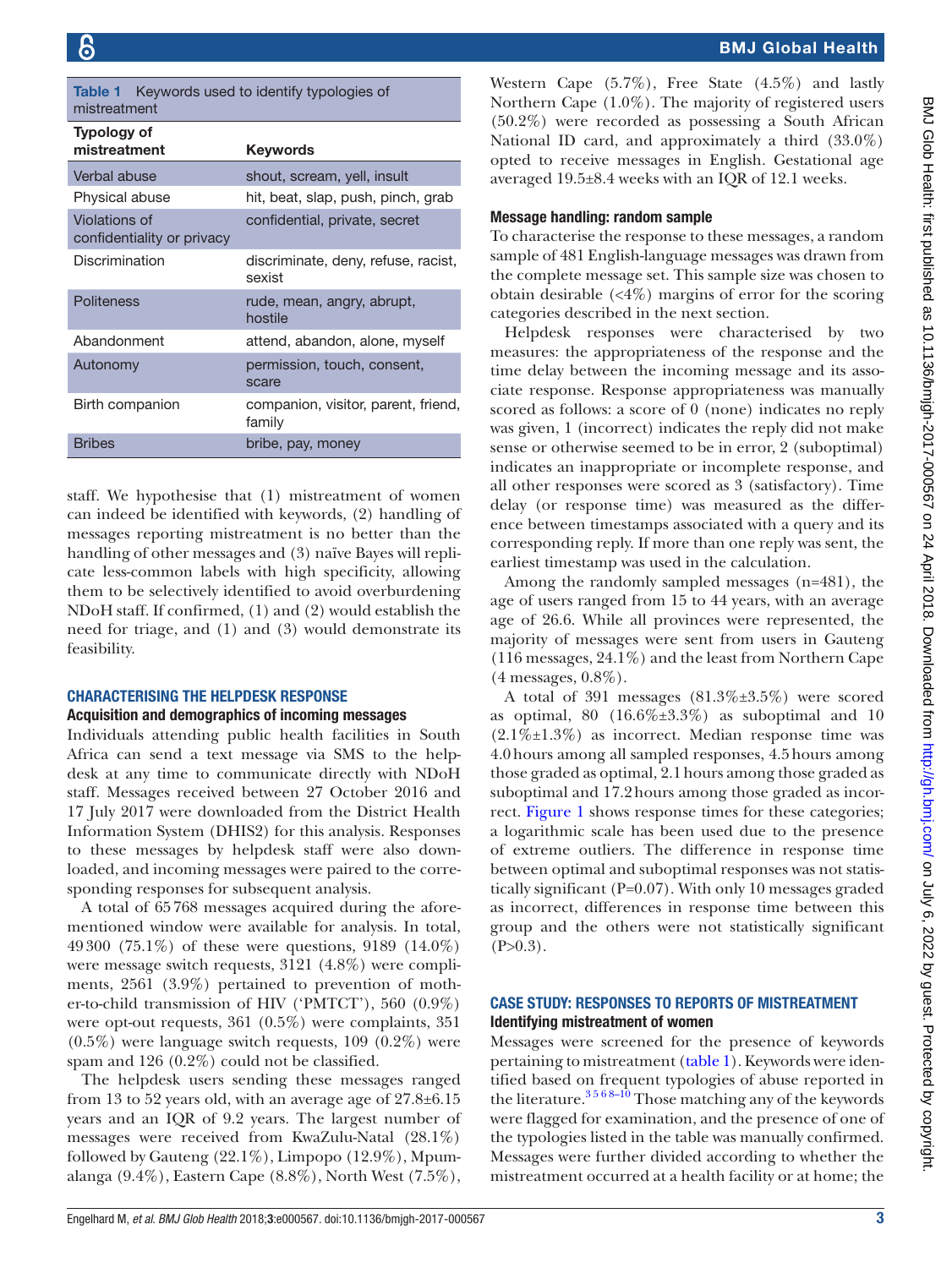BMJ Glob Health: first published as 10.1136/bmigh-2017-000567 on 24 April 2018. Downloaded from http://gh.bmj.com/ on July 6, 2022 by guest. Protected by copyright. BMJ Glob Health: first published as 10.1136/bmjgh-2017-000567 on 24 April 2018. Downloaded from <http://gh.bmj.com/> on July 6, 2022 by guest. Protected by copyright

<span id="page-3-0"></span>

| Table 2 Typologies of mistreatment identified among helpdesk responses October 2016 to July 2017 |                |                                                                                                                                                                                                           |                                                                                                                                                                                                                                                                                                                                                                                                 |
|--------------------------------------------------------------------------------------------------|----------------|-----------------------------------------------------------------------------------------------------------------------------------------------------------------------------------------------------------|-------------------------------------------------------------------------------------------------------------------------------------------------------------------------------------------------------------------------------------------------------------------------------------------------------------------------------------------------------------------------------------------------|
| <b>Typologies of abuse</b>                                                                       | n              | <b>Illustrative question</b>                                                                                                                                                                              | <b>Helpdesk response</b>                                                                                                                                                                                                                                                                                                                                                                        |
| Partner and family<br>violence                                                                   | 39             | "I have a problem with my boyfriend.<br>always when he get drunked He always<br>hurting me, so what i must do plz" (38 y.o.<br>registered user from Eastern Cape)                                         | "It is NOT OK if your partner or anyone hits<br>you or shouts at you. You have the right to<br>seek help. Talk to a friend or a health worker<br>for advice. You need to put your health and<br>the health of your baby first. Call 0800 150<br>150. It's a 24 hours Stop Gender Violence<br>helpline and it's free to call this number<br>from a landline. (Normal cell phone rates<br>apply)" |
| Facility-based<br>mistreatment                                                                   | 32             |                                                                                                                                                                                                           |                                                                                                                                                                                                                                                                                                                                                                                                 |
| <b>Discrimination</b>                                                                            | 9              | "hospital are refusing me my right to<br>have my baby treated somewhere. Can<br>i get help?" (29 y.o. registered user from<br>Gauteng)                                                                    | "Thank you for sending in your complaint.<br>We have taken note of it and will log the<br>complaint with the Department of Health<br>and your facility."                                                                                                                                                                                                                                        |
| Verbal abuse                                                                                     | 8              | "The nurse at the clinic yells at me" (22<br>y.o. registered user from Limpopo)                                                                                                                           | "Thank you for sending in your complaint.<br>We have taken note of it and will log the<br>complaint with the Department of Health<br>and your facility."                                                                                                                                                                                                                                        |
| Politeness                                                                                       | $\overline{7}$ | "[removed] clinic nurses are rude" (21 y.o.<br>registered user from Limpopo)                                                                                                                              | "Thank you for sending in your complaint,<br>we have taken note of it and will log the<br>complaint with the Department of Health<br>and your facility."                                                                                                                                                                                                                                        |
| Violations of<br>confidentiality or<br>privacy                                                   | $\overline{2}$ | "I JUST THANK ALL THE HARDWORK<br>THEY HAVE BEING DOING, BUT SOME<br>OF THEM ARE IMPATIENT, THEY USE<br>PAINFUL WORDS, LIKE TELLING<br>PEOPLE ABOUT MY STATUS." (24 y.o.<br>registered user from Limpopo) | "Thank you for sending in your complaint.<br>We have taken note of it and will log the<br>complaint with the Department of Health<br>and your facility."                                                                                                                                                                                                                                        |
| Abandonment                                                                                      | $\overline{2}$ | "My baby died hours after delivery.<br>Because I was left in Labour for three days<br>my baby got tired and died I asked for<br>C-section doctors refused" (Unregistered<br>user)                         | "Thank you for sending in your complaint.<br>We have taken note of it and will log the<br>complaint with the Department of Health<br>and your facility."                                                                                                                                                                                                                                        |
| Autonomy                                                                                         | $\overline{c}$ | "[the nurses] ddnt respect us they harass<br>us and force us to do things we don't<br>want to do" (Unregistered user)                                                                                     | "Thank you for sending in your complaint.<br>We have taken note of it and will log the<br>complaint with the Department of Health<br>and your facility."                                                                                                                                                                                                                                        |
| Birth companion                                                                                  | 1              | "MAY I ASK WHY ARE GOVERNMENT<br>HOSPITALS NOT ALLOWING FAMILY<br>MEMBERS DURING LABOUR" (40 y.o.<br>registered user from Gauteng)                                                                        | "It depends on the structure, if there is other<br>people in labour the same time it poses a<br>challenge for the privacy of the next patient.<br>In general women are allowed to have one<br>family member with them during labour."                                                                                                                                                           |
| Unknown                                                                                          | 1              | "I was mistreated before, during and after<br>delivering my baby by [removed]" (29 y.o.<br>registered user from Eastern Cape)                                                                             | "Thank you for sending in your complaint.<br>We have taken note of it and will log the<br>complaint with the Department of Health<br>and your facility."                                                                                                                                                                                                                                        |
| Physical abuse                                                                                   | $\mathbf 0$    | <b>NA</b>                                                                                                                                                                                                 | <b>NA</b>                                                                                                                                                                                                                                                                                                                                                                                       |
| <b>Bribes</b>                                                                                    | 0              | <b>NA</b>                                                                                                                                                                                                 | <b>NA</b>                                                                                                                                                                                                                                                                                                                                                                                       |
| Poor service                                                                                     | 19             | "The clinic is too small we don't have<br>enough room for pregnant, and new<br>born babies & family planning. We don't<br>exercise, no enough nurses to assist"                                           | "Thank you for sending in your complaint.<br>We have taken note of it and will log the<br>complaint with the Department of Health<br>and your facility."                                                                                                                                                                                                                                        |
|                                                                                                  |                |                                                                                                                                                                                                           |                                                                                                                                                                                                                                                                                                                                                                                                 |

NA, not applicable.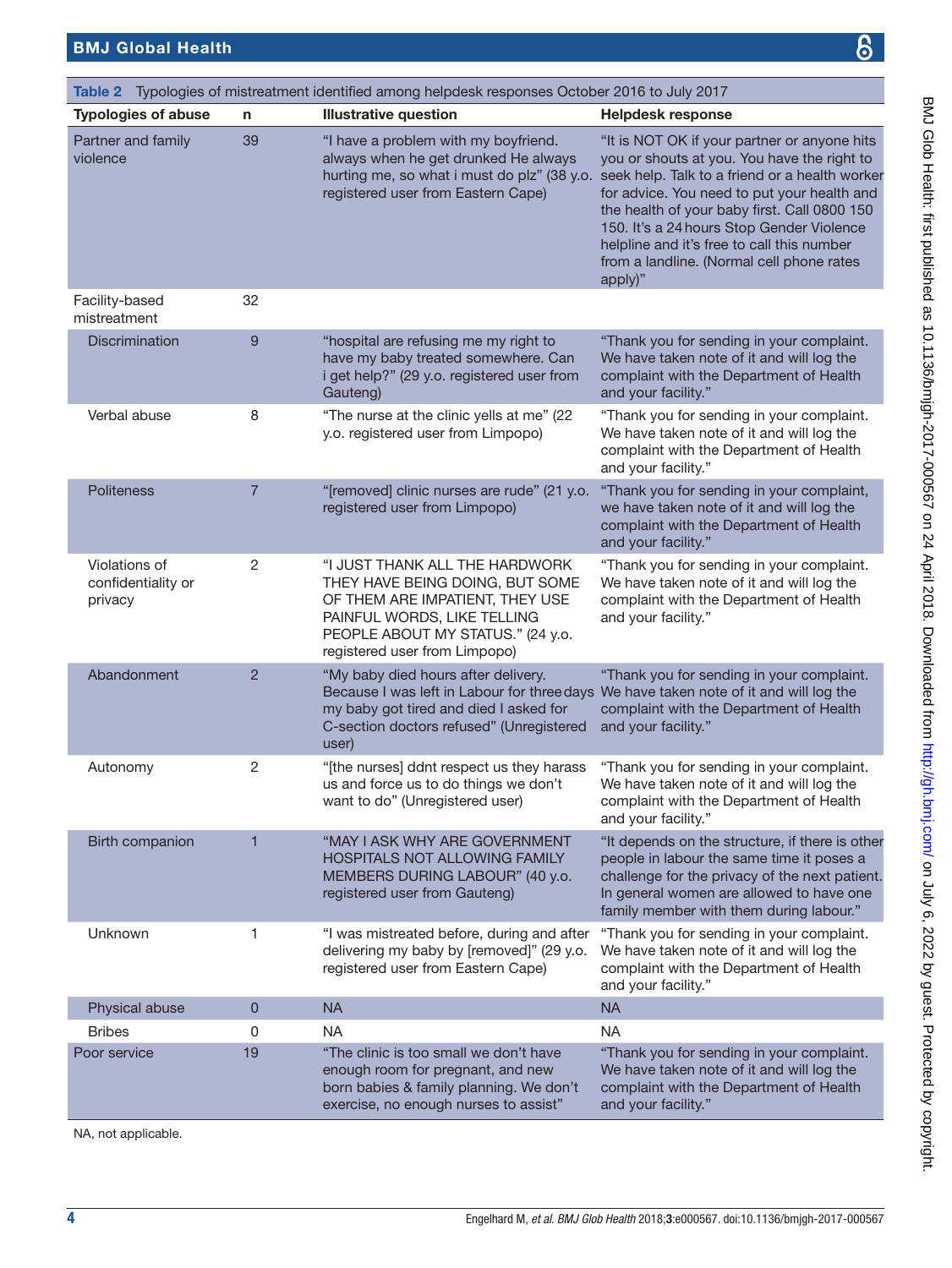<span id="page-4-0"></span>Table 3 Observed response appropriateness ratings for facility-based mistreatment, partner and family violence, and the random sample along with their expected values assuming independence of factors

|                                       | <b>Facility-based</b><br>mistreatment<br>and service | <b>Partner</b><br>and family<br>violence | <b>Random</b><br>sample |
|---------------------------------------|------------------------------------------------------|------------------------------------------|-------------------------|
| Optimal,<br>observed<br>(expected)    | 38 (41.4)                                            | 34 (31.6)                                | 391 (390.0)             |
| Suboptimal,<br>observed<br>(expected) | 13(8.6)                                              | 3(6.6)                                   | 80 (80.9)               |
| Incorrect.<br>observed<br>(expected)  | 0(1.1)                                               | 2(0.8)                                   | 10(10.1)                |

former were categorised as facility-based mistreatment and the latter as partner and family violence. All messages identified could be reliably assigned to one of these categories, so no other categories were needed. Additionally, all messages labelled as a complaint by helpdesk staff were manually examined for the presence of facility-based mistreatment or partner and family violence. Those categorised as facility-based mistreatment were assigned to one of the typologies in [table](#page-2-0) 1.

Out of the full message set (n=65768), 32 reports of facility-based mistreatment and 39 reports of partner or family violence were identified. A further breakdown of these counts along with illustrative messages and responses is given in [table](#page-3-0) 2. Additionally, 19 messages reporting poor service at facilities were found.

Our ability to detect these reports of mistreatment and partner and family violence via keyword supports the feasibility of flagging high-priority messages. When the keywords in [table](#page-2-0) 1 are present, it is likely that the message pertains to mistreatment. This finding could not be more

rigorously evaluated using a classifier in the current work, partly because rates of mistreatment reporting were low, but more importantly because there was no 'ground truth' regarding mistreatment. In other words, we had no independent method of verifying whether mistreatment was reported in the 65768 messages available. Nevertheless, this result provides preliminary evidence that keyword-matching can form the basis of a message triage system.

### Message handling: mistreatment of women

In the majority of the facility-based mistreatment cases (72%; 23 of 32), the message was acknowledged as a complaint using the following reply: "Thank you for sending in your complaint. We have taken note of it and will log the complaint with the Department of Health and your facility." In three cases, the helpdesk directed the woman back to the clinic where she had been mistreated.

Response appropriateness was compared between both facility-based mistreatment and partner and family violence and the random sample (n=481) via  $\chi^2$ test; both message sets were found to be similar to the random sample. There appears to be a slight but not significant trend towards better handling of partner and family violence, with 34 of 39 scored as optimal (87.2%) compared with 391 of 481 (81.3%) in the random sample (P=0.182); and poorer handling of complaints about facilities (poor service or facility-based mistreatment), with 38 of 51  $(74.5\%)$  scored as optimal  $(P=0.183)$ . [Table](#page-4-0) 3 provides counts of the scores in each message set, along with their expected values calculated during  $\chi^2$ testing. The latter shows counts that would be expected if response handling were the same between sets.

Response time was also compared between both facility-based mistreatment and partner and family violence and the random sample via Kolmogorov-Smirnov test. [Figure](#page-4-1) 2 shows the distribution of response time between these three groups. Median response times were



<span id="page-4-1"></span>Figure 2 Distribution of helpdesk response time between three groups: facility-based mistreatment (FBM), partner and family violence (PFV), and the random sample.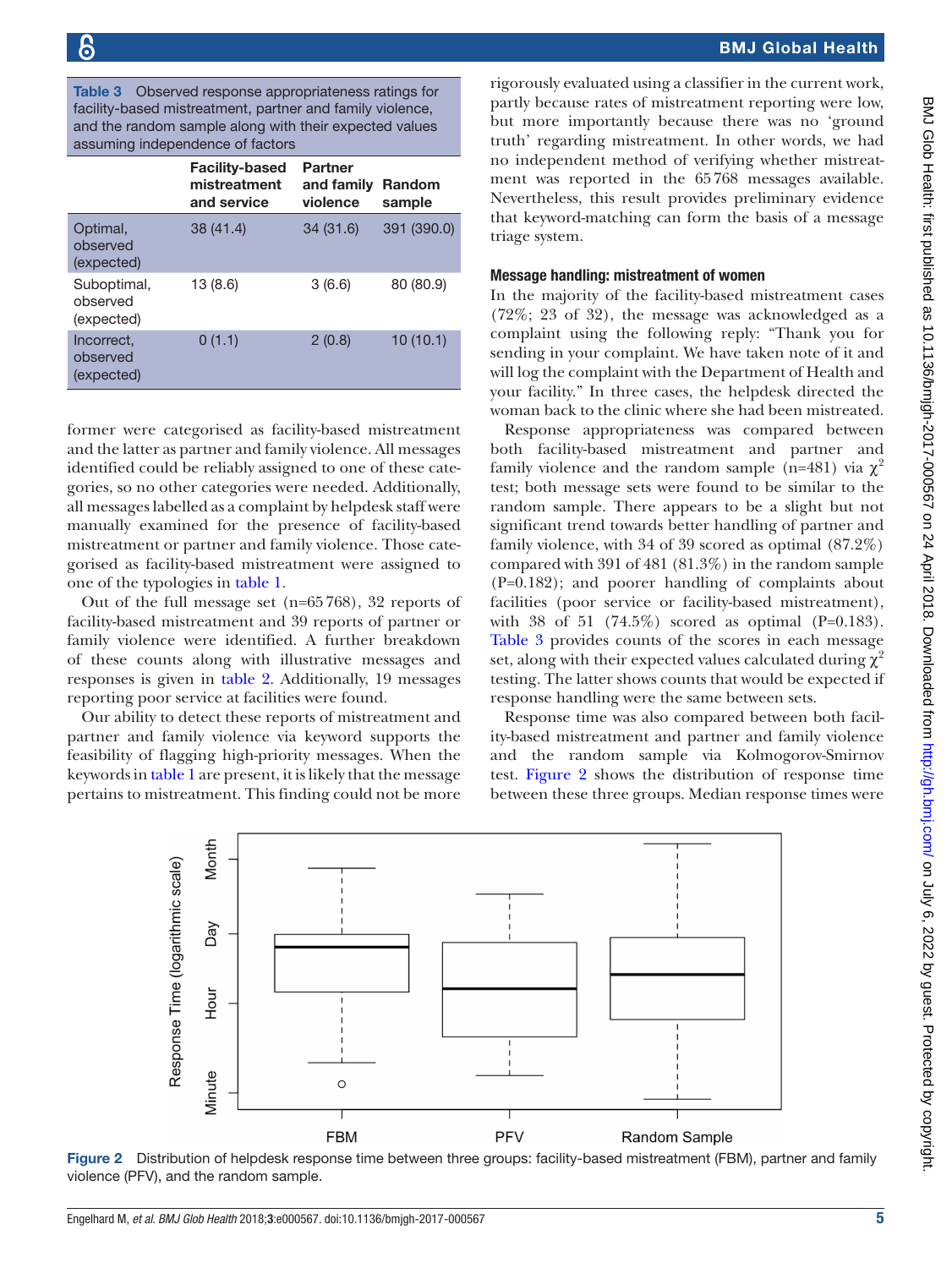13.1hours for facility-based mistreatment, 2.0hours for partner and family violence, and 3.7hours in the random sample. The differences in response time between facility-based complaints and the random sample did not reach statistical significance (P=0.074). Response time was similar between partner and family violence and the random sample (P=0.566).

Age was tested for normality by Shapiro-Wilk test, then compared pairwise between groups by Mann-Whitney U test. This analysis showed that age was not normally distributed in our sample (P<0.001) and was similar between mothers from the random sample and those with facility-based complaints (P=0.267) and experiencing partner and family violence (P=0.516). Differences among provinces were compared by  $\chi^2$  test, but no statistically significant association between mistreatment reporting and province was detected (P=0.169).

The need for triage is supported by the presence of these reports of mistreatment as well as their handling by helpdesk staff. While these messages are uncommon, proper identification and handling is critical to provide the best possible support for helpdesk users and also for the purposes of health sector oversight and accountability. Results did not conclusively demonstrate that handling of these messages is inferior to the handling of others, but neither is it superior. With a median response time of 8.6hours and 18 non-optimal responses among the 90 total reports of mistreatment, there is certainly room to improve. Given the large volume of messages received by the limited number of helpdesk staff, triage is needed to improve this performance.

#### Limitations

Our keyword-based approach, while appropriate under the circumstances, is not guaranteed to identify all messages reporting mistreatment. The list of keywords is not exhaustive and does not account for misspellings and other typos or character errors. Manual inspection could have been used to more reliably identify mistreatment, but was prohibitively labour intensive on a message set of this size. Further, the keywords are all in English; a major limitation was our inability to identify mistreatment not reported in English in this analysis.

Messages reporting mistreatment were limited in number, with 32 facility-based mistreatment and 39 partner and family violence messages identified. This limited sample size prevented us from drawing definitive conclusions about the handling of these messages (response time and appropriateness) as well as the demographic determinants of mistreatment (age and province). While several trends have been identified, they did not reach statistical significance.

#### Exploring automated message triage

#### Classifying text via naïve Bayes

To explore the feasibility of automated triage, a naïve Bayes classifier was trained to label incoming messages.

Naïve Bayes is a simple, scalable and robust classifier with a long history of use in text classification. $^{11}$  In brief, naïve Bayes is a probabilistic classifier that simplifies the likelihood of a given class using the naïve Bayes assumption, which stipulates that features—in this case, individual word occurrences—are conditionally independent given the class label. This assumption may be written as follows:

$$
P(W_1,\ldots,W_n|C)=\prod_{i=1}^n P(W_i|C)
$$

In this equation, the  $W_i$  represent counts of the *n* possible words of interest, and *C* is the class label—in our case, the message label. Having made this assumption, the terms  $P(W_i|C)$  may be calculated simply as the frequencies of word occurrences for each of the labels. New messages may then be classified based on Bayes' rule as:

$$
\underset{i}{\operatorname{argmax}} \left( P(C = c_i) \prod_{i=1}^n P(W_i | C = c_i) \right)
$$

For this application, the message labels *C* belong to one of the following 10 categories: 'Question', 'Message Switch', 'Compliment', 'PMTCT', 'Opt Out', 'Complaint', 'Language Switch', 'Spam' and 'Unable to Assist'. Words are counted in each message, making ours a multinomial model. $^{11}$  In addition to its simplicity and history of success in similar applications, the naïve Bayes approach is equally simple to implement in a multiple-language setting, giving it an edge over newer, more sophisticated classifiers for the current application. Indeed, naïve Bayes should perform equally well even when multiple languages are present in a single message, which is common in this dataset.

The 65768 available, labelled helpdesk messages were divided into a training set (n=53232) used to train the classifier and a test set  $(n=12536)$  used to evaluate its performance. Individual words were identified by their word stems; for example, 'training' and 'train' count as the same word. The classifier was trained to replicate the labels used by NDoH staff based on the word stems present in a message. Following training, performance was evaluated on the test set using a confusion matrix of message labels correctly and incorrectly predicted by the classifier. Sensitivity, specificity, positive predictive value (PPV) and negative predictive value (NPV) were then calculated for each label.

#### Classifier performance

Overall accuracy for the naïve Bayes classifier was 85.4%, with 95% CI ranging from 84.8% to 86.0%, and Cohen's kappa coefficient equal to 0.556. Classification accuracy was conclusively superior to the no-information rate of 82.4% (P<10<sup>-10</sup>). The confusion matrix for the naïve Bayes classifier is presented in [table](#page-6-0) 4; this matrix summarises performance by cross-tabulating NDoH-assigned labels with our classifier's predictions. Sensitivity, specificity, PPV and NPV for each label are presented in [table](#page-7-0) 5.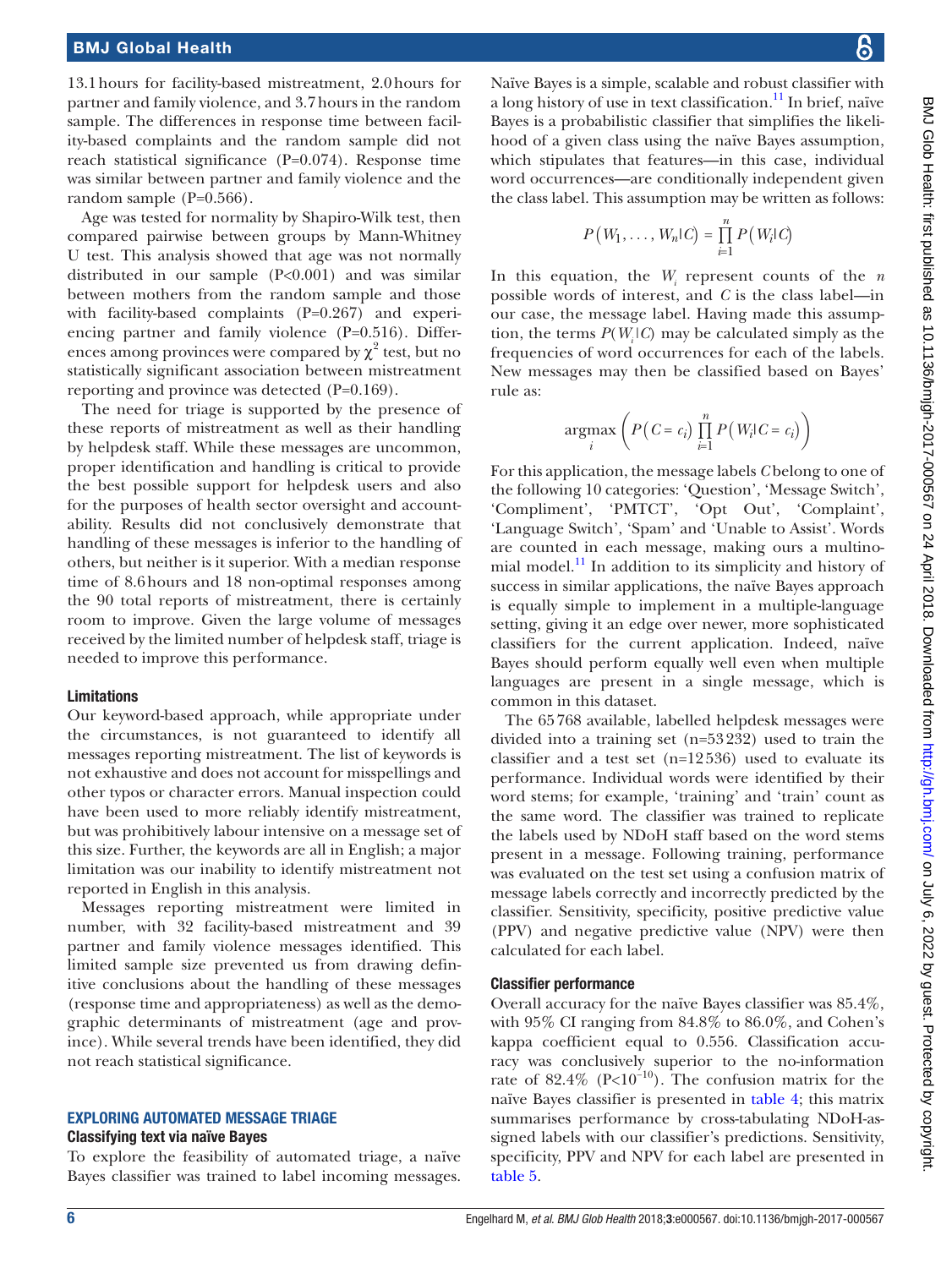<span id="page-6-0"></span>PMTCT, prevention of mother-to-child transmission of HIV. PMTCT, prevention of mother-to-child transmission of HIV.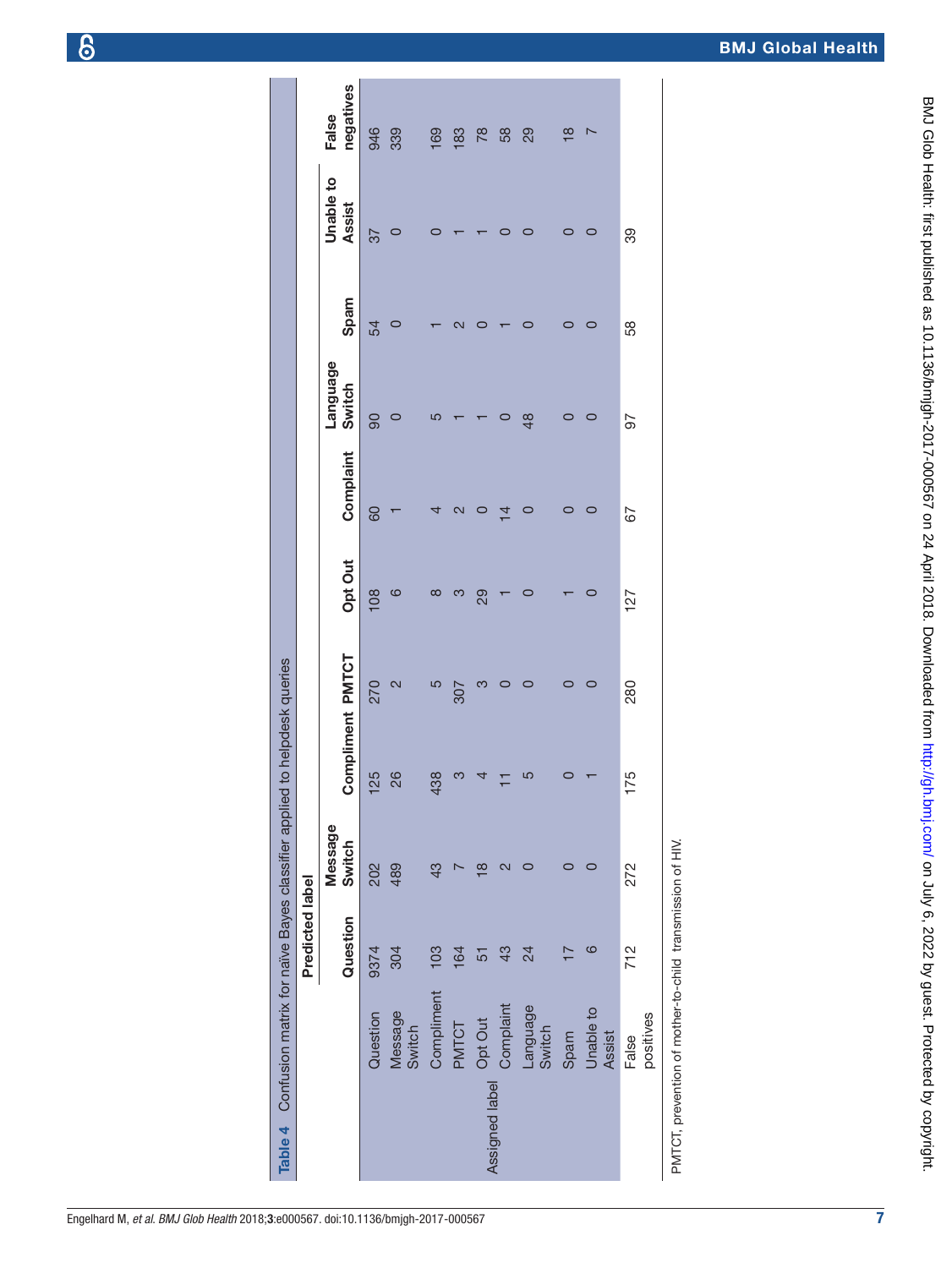| all queries fielded between November 2016 and June 2017) |                    |                    |      |                                                     |  |  |  |
|----------------------------------------------------------|--------------------|--------------------|------|-----------------------------------------------------|--|--|--|
| Category                                                 | <b>Sensitivity</b> | <b>Specificity</b> |      | Positive predictive value Negative predictive value |  |  |  |
| Question                                                 | 0.91               | 0.68               | 0.93 | 0.61                                                |  |  |  |
| Message Switch                                           | 0.59               | 0.98               | 0.64 | 0.97                                                |  |  |  |
| Compliment                                               | 0.72               | 0.99               | 0.71 | 0.99                                                |  |  |  |
| <b>PMTCT</b>                                             | 0.63               | 0.98               | 0.52 | 0.98                                                |  |  |  |
| Opt Out                                                  | 0.27               | 0.99               | 0.19 | 0.99                                                |  |  |  |
| Complaint                                                | 0.19               | 0.99               | 0.17 | 1.00                                                |  |  |  |
| Language Switch                                          | 0.62               | 0.99               | 0.33 | 1.00                                                |  |  |  |
| Spam                                                     | 0.00               | 1.00               | 0.00 | 1.00                                                |  |  |  |
| Unable to Assist                                         | 0.00               | 1.00               | 0.00 | 1.00                                                |  |  |  |

<span id="page-7-0"></span>Table 5 Sensitivity, specificity, and positive and negative predictive values of naïve Bayes classifier on test queries (25% of

Specificity was lowest for 'Question', the most common label, but  $\geq 98\%$  for all other labels. Similarly, NPV was ≥97% for all labels other than 'Question'. Sensitivity and PPV were less consistent. Questions, message switch requests, compliments and PMTCT had sensitivity and PPV both >50%and as high as 93%. On the other hand, none of the small number of spam and unable-to-assist messages were correctly identified by the classifier—most were labelled as 'Question', as shown in [table](#page-6-0) 4—resulting in sensitivity and PPV of 0 for those labels.

These results—along with successful identification of mistreatment—strongly suggest that helpdesk triage is feasible. As hypothesised, the naïve Bayes classifier had high sensitivity for all labels except the most common one, 'Question'. While higher sensitivity is desirable, high specificity is most essential for the purposes of triage: it ensures that staff would not be inundated with messages that have been incorrectly labelled as high priority. When specificity is low, high-priority labels would become less useful to helpdesk staff due to comparatively larger number of false positives. Varying sensitivity between labels implies that in some cases, messages deserving high-priority status will not be successfully identified; however, this is no worse than the current system, under which no messages are flagged. PPV is fairly high for several labels other than 'Question', showing that when these labels are assigned, they are meaningful.

More generally, these results add to a large body of evidence supporting use of the naïve Bayes classifier in text classification $11$  and demonstrate that a 'bag of words' approach is effective for SMS labelling and triage. As the phrase 'bag of words' implies, this approach considers messages only as a set of their constituent words—or in this case, word stems—without considering syntax or word order. Similar to the keyword-matching used to identify mistreatment, naïve Bayes relies on the presence or absence of specific indicator words to guide classification. If a message contains the word 'beat' or 'thank', for instance, it is likely to be a report of violence or a compliment, respectively.

Because it does not rely on word order or syntax, this method of classification can perform well in any language

or multiple languages. This is an important advantage in the current setting. However, good performance across the 11 languages supported by the helpdesk would require adequate training data in each of them, which could prove difficult to obtain. More generally, this method can be used in any two-way communication platform able to consistently identify individual words.

Taken together, these analyses show that the handling of high-priority messages could be improved, and that a simple classifier is capable of automatically flagging important but infrequently occurring messages. Thus, automated triage could feasibly be used to identify such messages for priority handling by NDoH staff, likely leading to meaningful helpdesk improvement.

# Limitations

Our method does not take advantage of word order or syntax, but instead understands each message as a 'bag of words'. While we have cited this as an advantage in the current application, particularly given the multiple languages present in our message set, a syntax-aware approach might yield better results. The conditional independence assumption of naïve Bayes is another wellknown limitation, but one that has not hindered its effective use in many text classification applications.

Importantly, while our results support naïve Bayes as the basis for automated triage, training such a system would first require manual identification of high-priority topics among a large set of messages. This burden could be reduced to some degree using expert knowledge and/ or active learning.

As an exploratory analysis, this work is only a first step in the development of automated triage, which would require continued development of a triage system; its integration into the helpdesk platform; usability testing to integrate the triage process into existing helpdesk workflows; and ultimately an evaluation of its effectiveness via prospective trial. Nevertheless, the current analysis reveals that automated triage is a promising means to streamline and improve the helpdesk even as the user-base continues to grow. This in turn helps to ensure the helpdesk remains an effective mechanism for